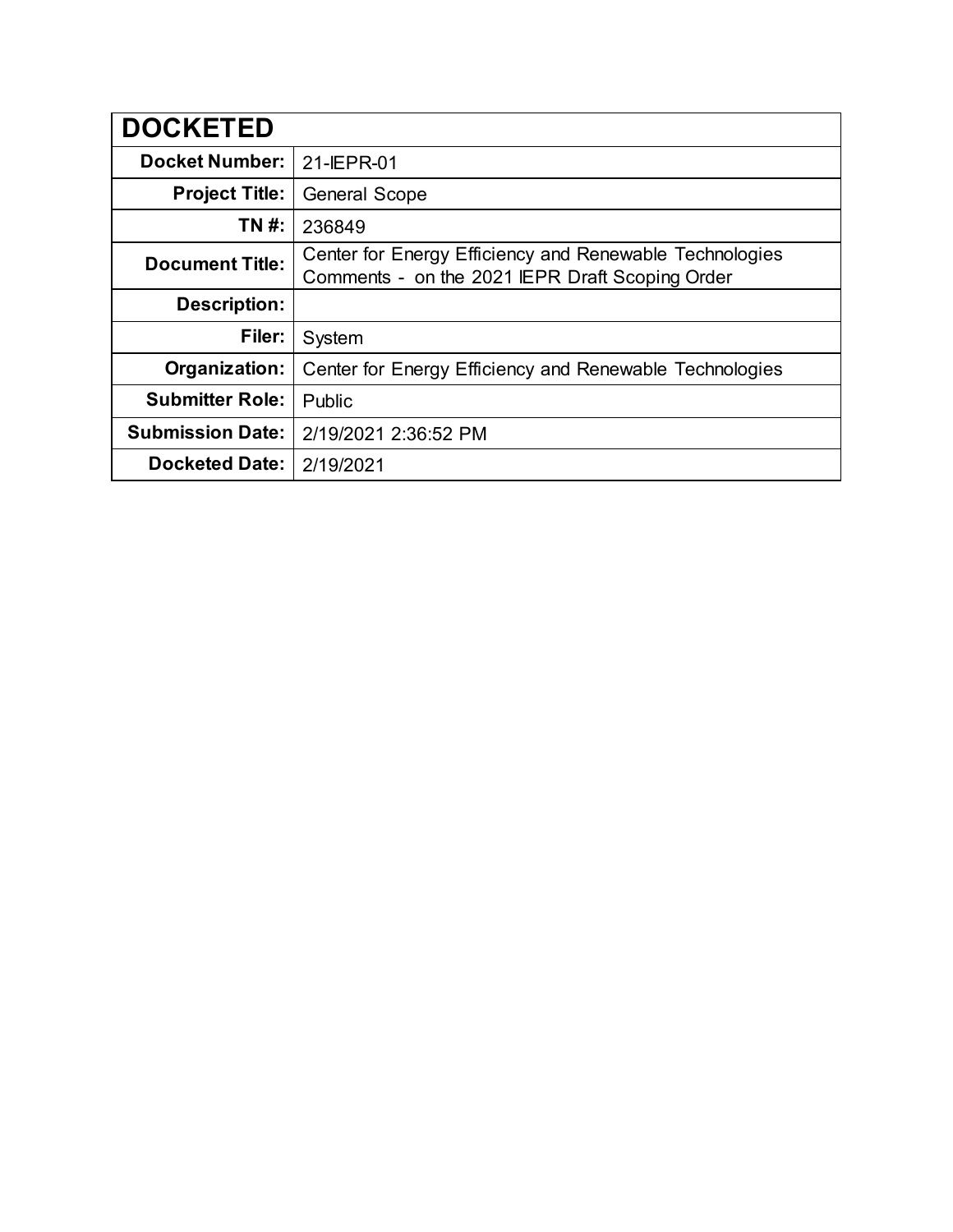Comment Received From: Center for Energy Efficiency and Renewable Technologies Submitted On: 2/19/2021 Docket Number: 21-IEPR-01

# **Comments of the Center for Energy Efficiency and Renewable** Technologies (CEERT) on the 2021 IEPR Draft Scoping Order

Additional submitted attachment is included below.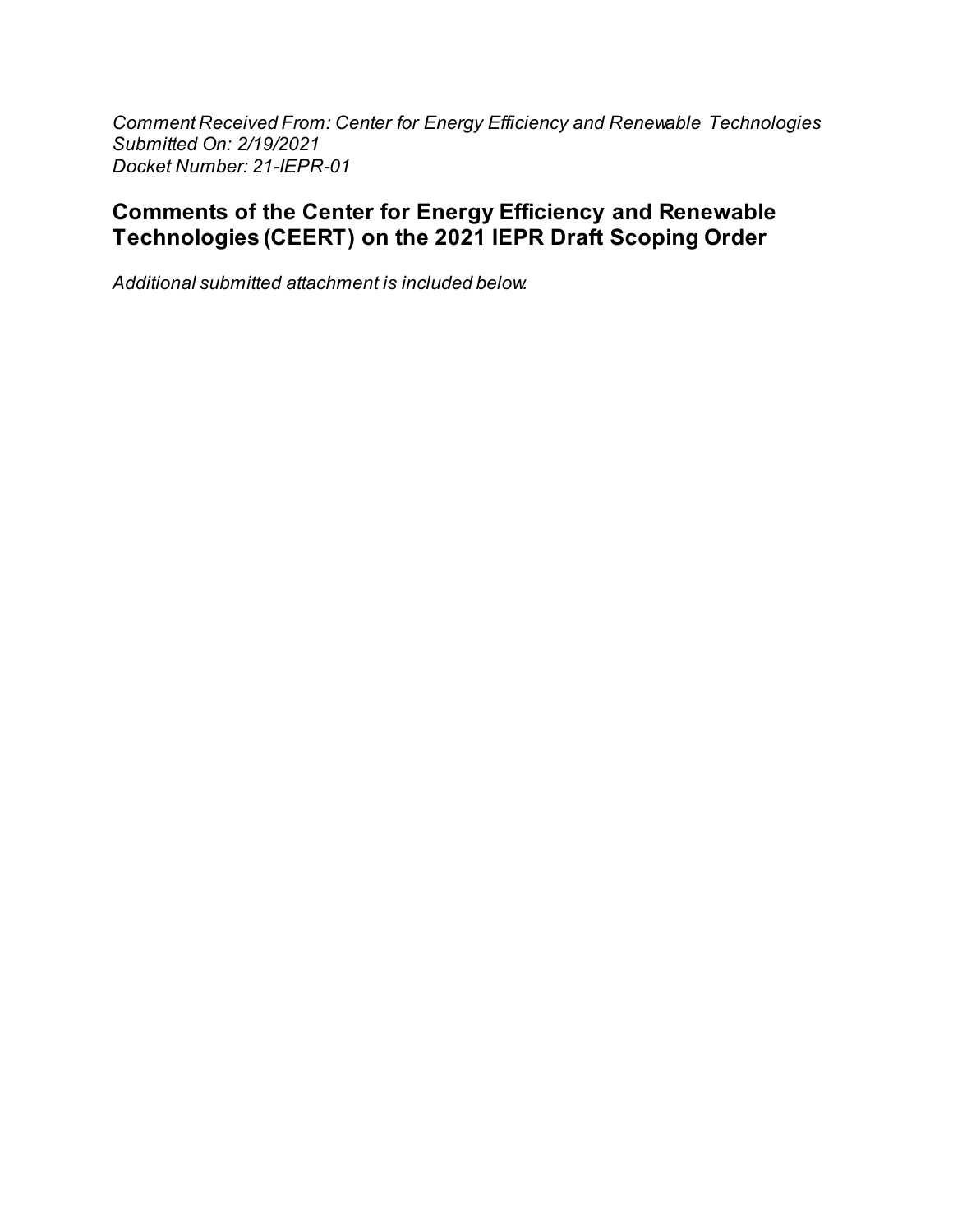

February 19, 2021

California Energy Commission Docket No. 21-IEPR-01

## **Written Comments of The Center for Energy Efficiency and Renewable Technologies (CEERT) on the Draft Scoping Order for the 2021 Integrated Energy Policy Report**

CEERT greatly appreciates the opportunity to comment on the Draft Scoping Order for the 2021 Integrated Energy Policy Report (IEPR). The California Energy Commission's (CEC's) IEPR process is critical to meeting California's statutory climate and decarbonization goals. As such, the 2021 IEPR must reflect the early steps the State needs to take to accomplish those goals through conducting robust forecasts of future electrification load impacts, such as building and transportation decarbonization, and modeling of grid infrastructure required to support that effort.

The benefits of a fully comprehensive electric load modeling effort are clearly displayed by the National Renewable Energy Laboratory's (NREL's) work with the Los Angeles Department of Water and Power (LADWP), in which their modeling results demonstrate a need for a 50% larger grid than initially expected.<sup>1</sup> Furthermore, the results of this 2021 IEPR cycle will be critical in spurring job growth and creation to lead the State's economic recovery in the wake of COVID-19. The CEC must seize the opportunity present in this 2021 IEPR by conducting comprehensive studies of California's future grid reality. In turn, the results of this IEPR will incentivize technological innovation, send correct market signals for clean energy and transportation activities, and effectively jump start progress towards meeting the State's climate goals.

Overall, CEERT strongly supports the main topics outlined in the Proposed Scope of the 2021 IEPR. Each topic section presents relevant energy issues in California, the results of which can be effectively used to inform the State's decarbonization policies. CEERT will address each of the four topic areas in more detail below.

Nonetheless, CEERT recommends the CEC take a more comprehensive analytical approach in the 2021 IEPR to limit information siloing to the greatest extent possible. For example, as detailed further in Section IV, CEERT recommends the CEC conduct special modeling scenarios that include all sources of increased electricity demand, including both transportation and building decarbonization load impacts. This will allow the State to realistically account for the electric load impacts from California's economywide decarbonization efforts. Especially in the face of growing reliability concerns as California continues to experience the direct consequences of climate change, analyzing the fundamental interaction between the electric sector and electrification of other sectors is critical to the success of the State's climate goals.

### **I. ENERGY RELIABILITY OVER THE NEXT 5 YEARS**

CEERT supports the efforts outlined under Topic 1 of the Proposed Scope, especially as it focuses on preferred resource integration and the various clean resource solutions available to help California meet a

<sup>&</sup>lt;sup>1</sup> See, e.g., LADWP and NREL Presentation on The Los Angeles 100% Renewable Energy Study (LA100) to the Los Angeles City Council Energy Subcommittee, February 18, 2021. https://cityclerk.lacity.org/councilagenda/ Meeting ID=9060, Agenda Item (2).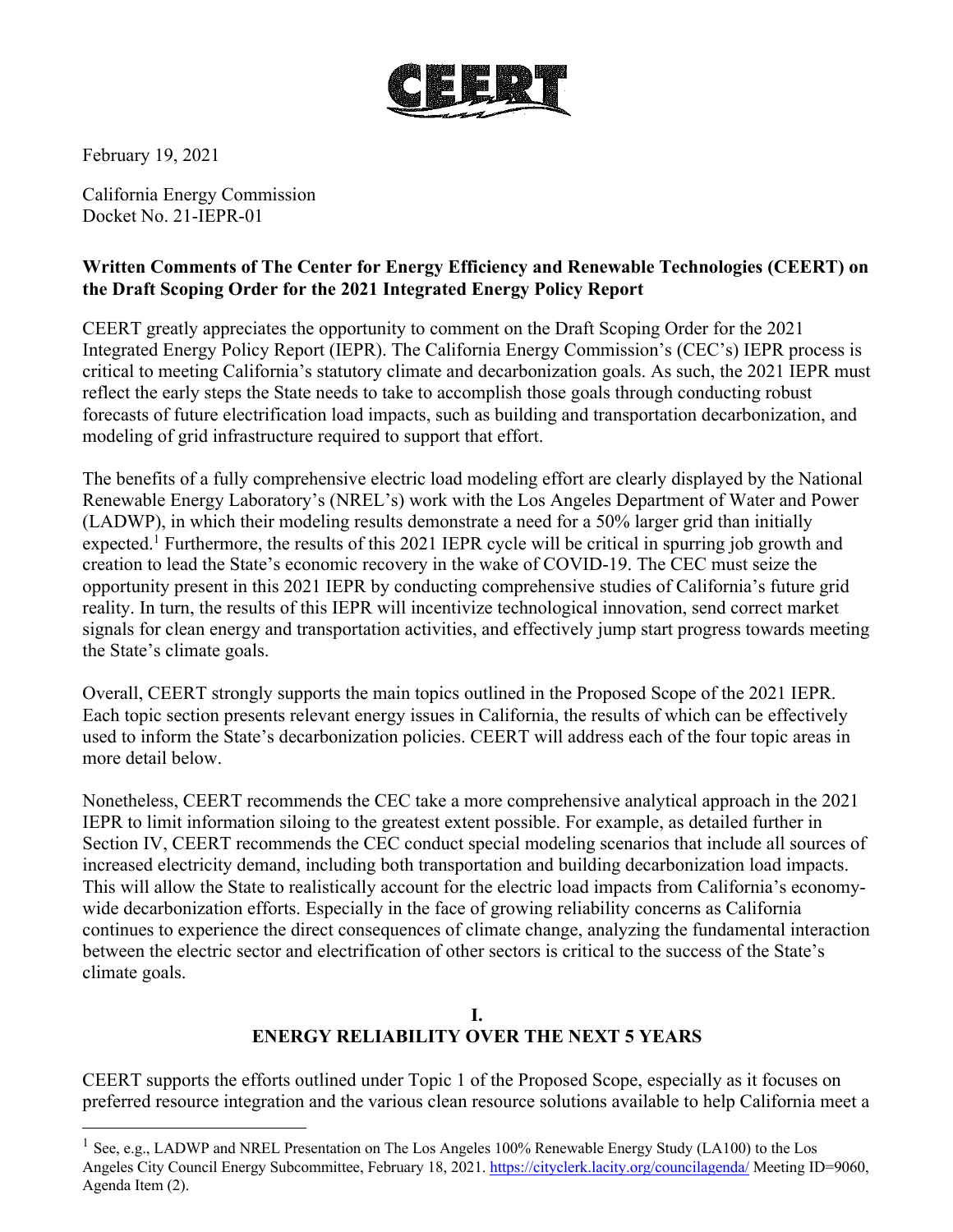functional reliability standard. CEERT appreciates the CEC's focus on evaluating reliability in context of moving towards California's decarbonization goals, in part through analyzing the role of distributed energy resources (DERs) and demand response (DR). In light of the contingency events of Summer 2020 and the misplaced focus on natural gas resources to rectify the State's reliability issues, in addition to recent fossil fuel and electric reliability events outside of California, this analysis is critical to demonstrate that high renewable penetration and a reliable electric grid are complementary goals. In combination with increased demand from electrification of other parts of the State's economy, effectively planning for and procuring clean energy resources to replace retiring conventional generation must be a top priority of the State.

Thus, CEERT applauds the CEC's proposed progress evaluation of replacement measures for Diablo Canyon and the Once-Through-Cooling (OTC) plants. Furthermore, CEERT strongly supports the CEC conducting an evaluation of opportunities to reduce reliance on fossil gas-fired electric generation over the next five years while maintaining reliability. CEERT wishes to underscore the importance of framing this analysis around the need for an orderly and equitable transition away from natural gas generation. This effort should focus on understanding the best path forward to transition the State away from reliance on fossil fuels, starting with natural gas plants disproportionately affecting California's most vulnerable communities.

Furthermore, the effects of gas system costs and the impact to ratepayers must be thoroughly analyzed as part of this effort. Thus, CEERT supports the CEC's proposed evaluation of the natural gas pipeline infrastructure in Southern California and limitations of Aliso Canyon. As discussed in Section II below, CEERT recommends the CEC evaluate not only the reliability impacts, but also the consumer rate impacts resulting from over-utilization of this inefficient system and/or significant incremental investments to shore up the ability of existing infrastructure to meet today's demand. While ensuring reliability for the next five years is critical as obsolete conventional resources retire and other sectors decarbonize — in large part through increased electrification — the State must not lose sight of its longterm goals. Thus, conducting a robust analysis will allow for mutually beneficial solutions to arise that meet both reliability and renewable energy goals.

Furthermore, CEERT strongly recommends the CEC develop forecasts and monitor actual hourly loads and load shapes for each load-serving entity (LSE) in the electricity demand forecast. This granular exercise is critical to support regulatory reform efforts, such as emerging "bottom up" Resource Adequacy program improvements, that are essential for facilitating a complementary relationship between fossil fuel retirements, renewable energy integration, and maintenance of electric grid reliability.

### **II. EVOLVING ROLE OF PIPELINE GAS: TRENDS AND OUTLOOKS**

CEERT recognizes the importance in understanding the impacts of the transition away from reliance on fossil fuels and the gas pipeline system that delivers imported energy to the load centers. In addition to the fragile gas system posing serious public health and safety hazards and creating major price spikes in ratepayer bills, as renewable energy prices continue to fall, mitigating the impacts of plummeting natural gas demand is critical to California's just and equitable decarbonization transition. The corollary to a much larger electric grid is a much smaller gas grid. Both represent serious rate and reliability challenges. Thus, CEERT strongly supports the CEC's thorough evaluation of gas system utilization, especially the key areas of focus on gas prices — both commodity and burner tip, gas system costs, impacts on rates, and electric/gas system reliability.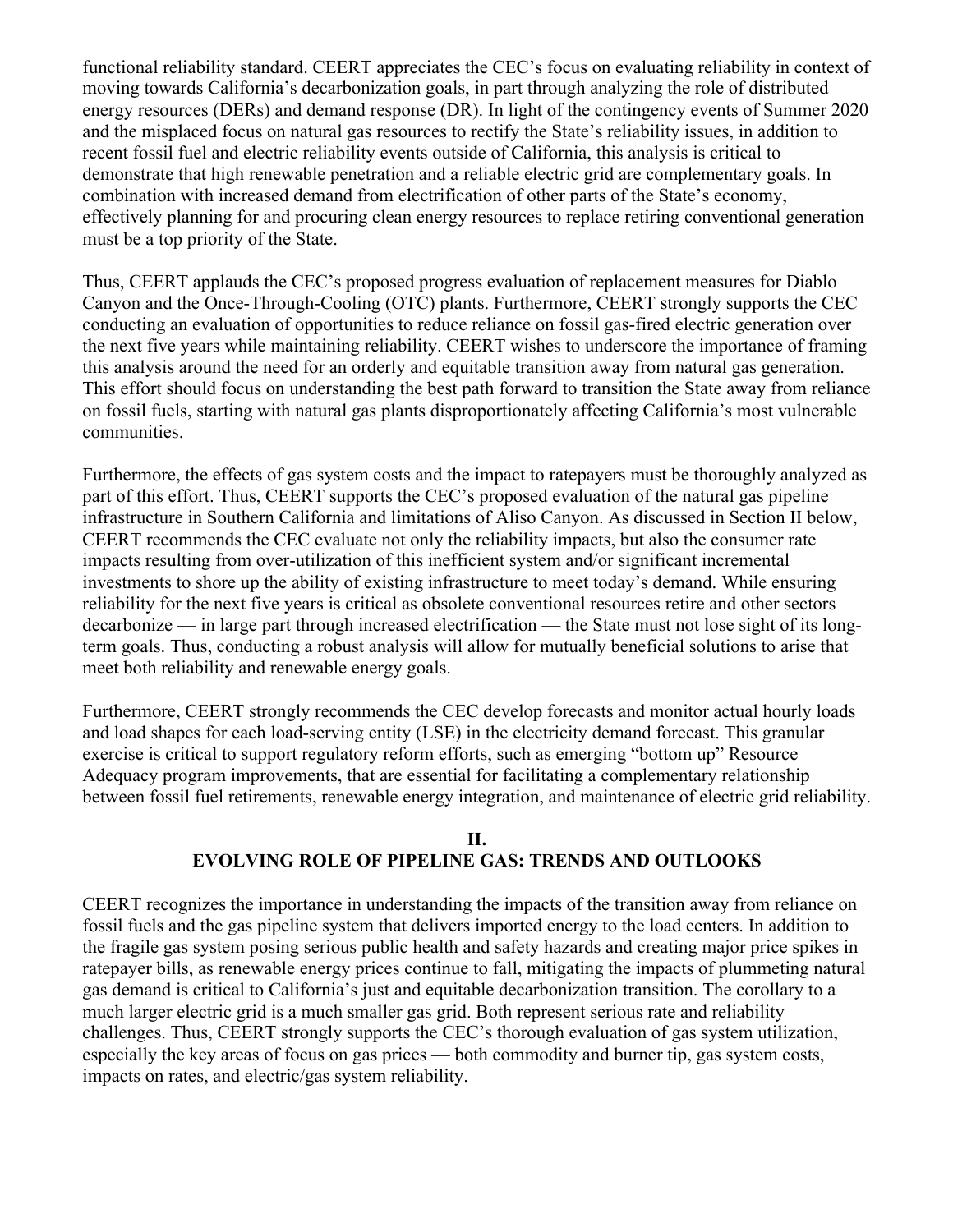#### **III. BUILDING DECARBONIZATION AND ENERGY EFFICIENCY**

Transitioning California's buildings "from gas appliances to electric appliances powered by the state's increasingly decarbonized electric grid is the lowest societal cost path to building decarbonization—up to \$20 billion less expensive per year by 2050 than a scenario with no building electrification."<sup>2</sup> Furthermore, as of January 25<sup>th</sup>, 2021, 42 cities in the State have committed to phasing out natural gas in new buildings.<sup>3</sup> Thus, CEERT strongly supports the CEC's evaluation of building decarbonization efforts, especially as it relates to meeting the State's goals in an equitable manner through increased financing opportunities. However, while it understands and supports the evaluation of building decarbonization, CEERT maintains that reducing information siloes, created by the historic bifurcation of staff and regulatory process between gas and electricity, is critical to making this 2021 IEPR analysis as useful as possible to California's decarbonization goals.

Building and transportation decarbonization and their effects on California's electric grid continue to be treated as separate pieces of California's economy-wide decarbonization effort. However, electrification is a major decarbonization solution in both the building and transportation sectors. The State must ensure the electric grid is adequately prepared for these major increases in electric load, or risk continuing to rely on fossil fuel generation as the marginal energy supply — leading to frustration of decarbonization goals, exposure to price shocks and compromised reliability. Therefore, the CEC should model both building decarbonization and transportation electrification comprehensively in a special modeling scenario to maximize the accuracy of analysis from both of these major electric load impacts.

The draft "SB 100 Study", while a useful initial step, clearly calls for additional analysis, particularly on the reliability impacts. The grid reliability analyses conducted to date have relied on RESOLVE, a capacity expansion model designed only to advise on future resource portfolios. It was not designed for, and therefore does not analyze, operations in any meaningful way. In order to understand operational impacts, there are clear next steps that can be taken in this IEPR cycle. Namely, SB 100 portfolios should be analyzed using a robust production cost model, ideally PLEXOS. As the production cost model that CAISO uses, PLEXOS best simulates the real time state estimator that operates the actual system. Such an analysis should be run for every hour of the future year (e.g., 2030, 2035), using multiple weather years, and exploring the value of flexible demand — a key component of grid flexibility and reliability. This type of analysis will provide insight into viable interim targets on the path towards 100% clean energy. It is important that California does not get caught in paralysis by analysis of an uncertain far distant future. Instead, the State must take meaningful next steps towards that goal. This kind of study will not be the final word (additional risk analysis and stability analysis will be needed further down) but is a much needed next step.

#### **IV. ENERGY DEMAND**

CEERT supports the CEC's energy demand analysis objective to address "the impacts on electricity demand of climate change, behind-the-meter generation, adoption of battery storage, energy efficiency standards, fuel substitution programs [(i.e, building decarbonization)], and transportation electrification trends."4 Additionally, CEERT strongly supports the CEC's forecast timeframe extension from 10 years to 15 years to better reflect the State's 2035 goals.

<sup>2</sup> California's Building Transition: Recommendations for Gas Transition Regulatory Proceedings at the California Public Utilities Commission, Kiki Velez, Building Decarbonization Coalition, at p. 3. (in reference to Energy and Environmental Economics, Inc.'s (E3's) Final Project Report to the California Energy Commission on the Challenge of Retail Gas in California's Low Carbon Future).

<sup>&</sup>lt;sup>3</sup> California's Cities Lead the Way to a Gas-Free Future, Matt Gough, Sierra Club (updated January 25, 2021).

<sup>&</sup>lt;sup>4</sup> Notice of Request for Public Comments on the Draft Scoping Order for the 2021 Integrated Energy Policy Report, at p. 6.